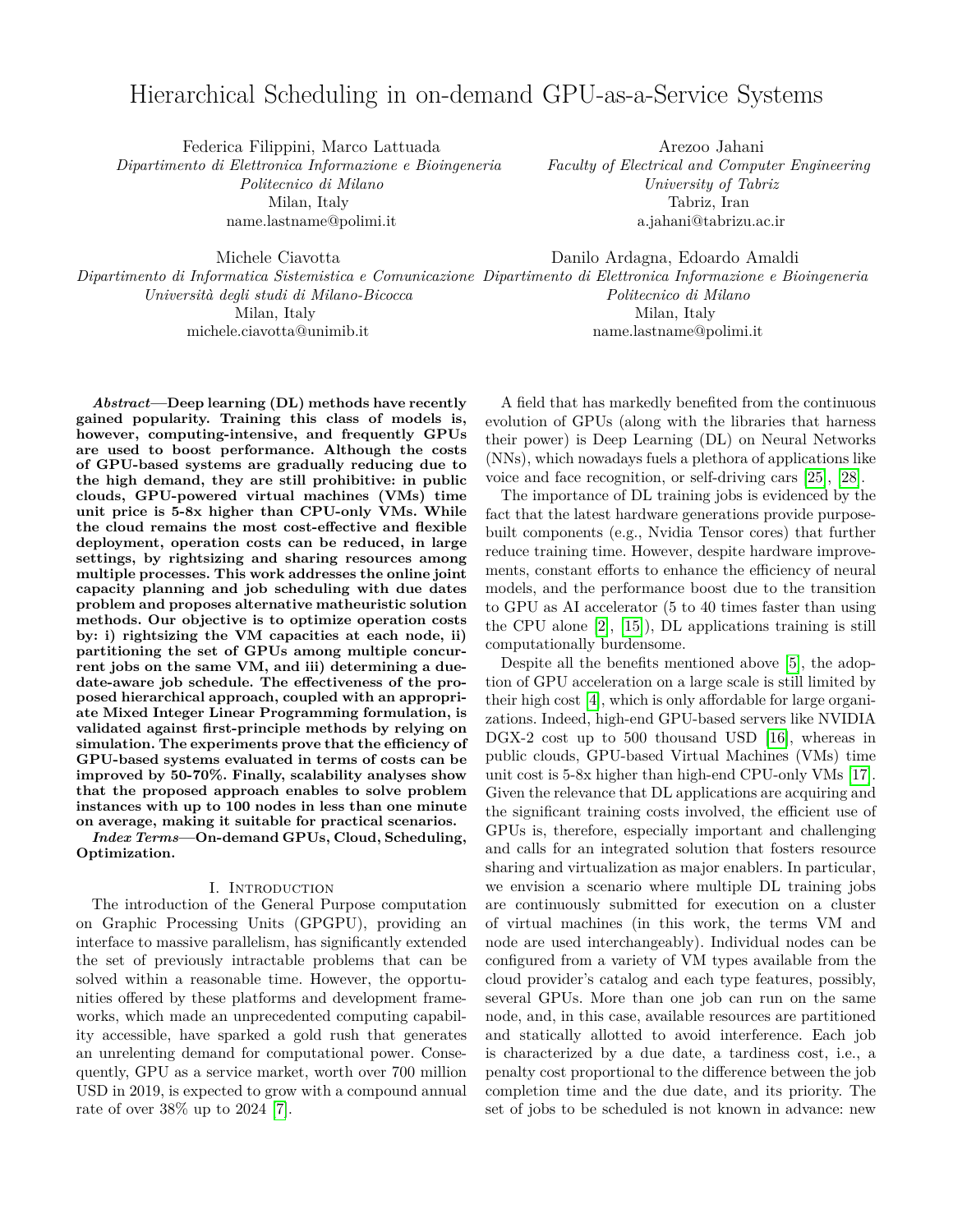jobs are submitted with different characteristics, deadlines, and tardiness without any repetition scheme resulting in an online problem. Finally, job preemption is allowed to manage higher priority submissions. The resulting online resource allocation and scheduling problem aims at minimizing the overall job execution costs (the sum of the costs incurred to run the VMs plus the tardiness penalty costs) over the considered time horizon. Online decisions concerns the selection of the VM type for each node, the order in which the jobs are executed, and how resources are partitioned and assigned to each job.

This paper extends our previous work [\[10\]](#page-7-9) which proposed a preliminary formulation and a solution applicable, due to scalability issues, only to problem instances with a small number of nodes and jobs. In this paper, we propose a hierarchical approach coupled with a novel Mixed Integer Linear Programming (MILP) formulation to overcome such limitations. The experiments show that the efficiency of GPU-based systems, evaluated in terms of costs, can be improved by 50-70% compared to first-principle methods (i.e., first-in-first-out, earliest-deadline-first, and priority). Scalability results assess the feasibility to the novel approach for practical scenarios, since instances with up to 100 nodes are handled in less than one minute on average.

The rest of the paper is organized as follows. [Sec](#page-1-0)[tion II](#page-1-0) reviews the related work. [Section III](#page-1-1) describes the proposed novel hierarchical framework whose MILP formulation is detailed in [Section IV.](#page-2-0) [Section V](#page-5-0) presents the experimental setup and the results of comparing the proposed method against first-principle approaches and our previous solution [\[10\]](#page-7-9). [Section VI](#page-7-10) draws conclusions and outlines future works.

## II. Related work

<span id="page-1-0"></span>Considering the relatively slow increase of per-core computation power witnessed in the last decade, the natural way to get a substantial computation speed up is to resort to a higher degree of parallelism like the one achievable by using one or more GPUs. Yet, while the use of GPU farms delivers unprecedented computing power, such potential is still difficult to harness [\[23\]](#page-7-11) and new challenges arise in GPU resource management. Among others, in this context, the job scheduling problem on multiple GPUs in virtualized environments calls for both a robust theoretical framework and viable practical solutions [\[24\]](#page-7-12). To the best of our knowledge, our work represents the first attempt to tackle the problem of online DL job scheduling on multiple virtualized GPUs. Therefore, we briefly review previous work on the GPU scheduling problem in cloud computing, High-Performance Computing (HPC) as well as in virtualized environments.

Considerable attention has been devoted to GPU scheduling in HPC systems to improve load balance and performance of CPU and GPUs (see e.g. [\[13\]](#page-7-13), [\[26\]](#page-7-14)) but there are a handful of solutions targeting specifically DL training applications. A scheduling algorithm based on

collocating CPU-only jobs with GPU-assisted jobs is presented in [\[26\]](#page-7-14). GPU scheduling in HPC is also considered in [\[21\]](#page-7-15) where the utilization is improved using an optimized scheduling algorithm allowing multiple applications to share the same GPU.

Scheduling problems are often tackled by defining policies concerning the allocation of a resource budget to tasks. The common budget is time budget: in [\[12\]](#page-7-16), different time budgets are assigned to GPU tasks with different priorities. A resource budget-based policy is implemented in [\[11\]](#page-7-17) where GPU processing cores are assigned only to high priority tasks. Another budget-constrained scheduler is proposed in [\[18\]](#page-7-18) to schedule a large bag of tasks on clouds that have various CPU performance and cost. The information about completing time of the jobs is either known a priori or estimated at run-time. Bag of tasks scheduling is also considered in [\[3\]](#page-7-19) which proposed a deadline-aware greedy method that minimizes the resource renting costs estimating the real task execution time. In [\[29\]](#page-7-20) the authors explore a scenario where there exists a linear dependency between compute-intensive, stochastic, and deadline-constrained multi-stage jobs. The problem is addressed considering three objective functions, namely the number, the usage, and utilization of rented VMs.

A scheduling technique for GPU as a service is proposed in [\[9\]](#page-7-21) where full management of cloudified GPUs in a public cloud environment is provided. GPUs virtualization can lead to a significant increase in utilization [\[9\]](#page-7-21), which can be further improved by providing remote GPU access to applications that are executed on different cluster nodes with reduced overhead [\[20\]](#page-7-22). A successful middleware to implement this approach is rCUDA [\[22\]](#page-7-23), which enables the concurrent remote usage of CUDA-enabled devices transparently. See [\[8\]](#page-7-24) for an extensive survey for GPU virtualization techniques and scheduling methods.

As regards the DL training, the work in [\[27\]](#page-7-25) proposes Gandiva, a scheduling framework able to improve latency in training DL models on a GPUs cluster by exploiting heterogeneity and recurrent behaviors of DL jobs while running mini-batch iterations. A seminal work on scheduling multi-GPUs among competing jobs on high-end servers is [\[1\]](#page-7-26). The paper proposes a topology-aware scheduling policy for DL jobs in cloud environments, which provides a placement strategy able to satisfy workload requirements preventing also application interference. Finally, Optimus, a Kubernetes scheduler especially designed to manage DL jobs on a shared distributed containerized environment, is presented in [\[19\]](#page-7-27). The proposed approach aims at minimizing job training time exploiting online resourceperformance models to estimate job execution times.

## III. Proposed framework

<span id="page-1-1"></span>This paper proposes a hierarchical framework and a new MILP formulation for the management of DL training jobs on a GPU-based virtual machine cluster. The same problem was addressed in our previous work [\[10\]](#page-7-9) in a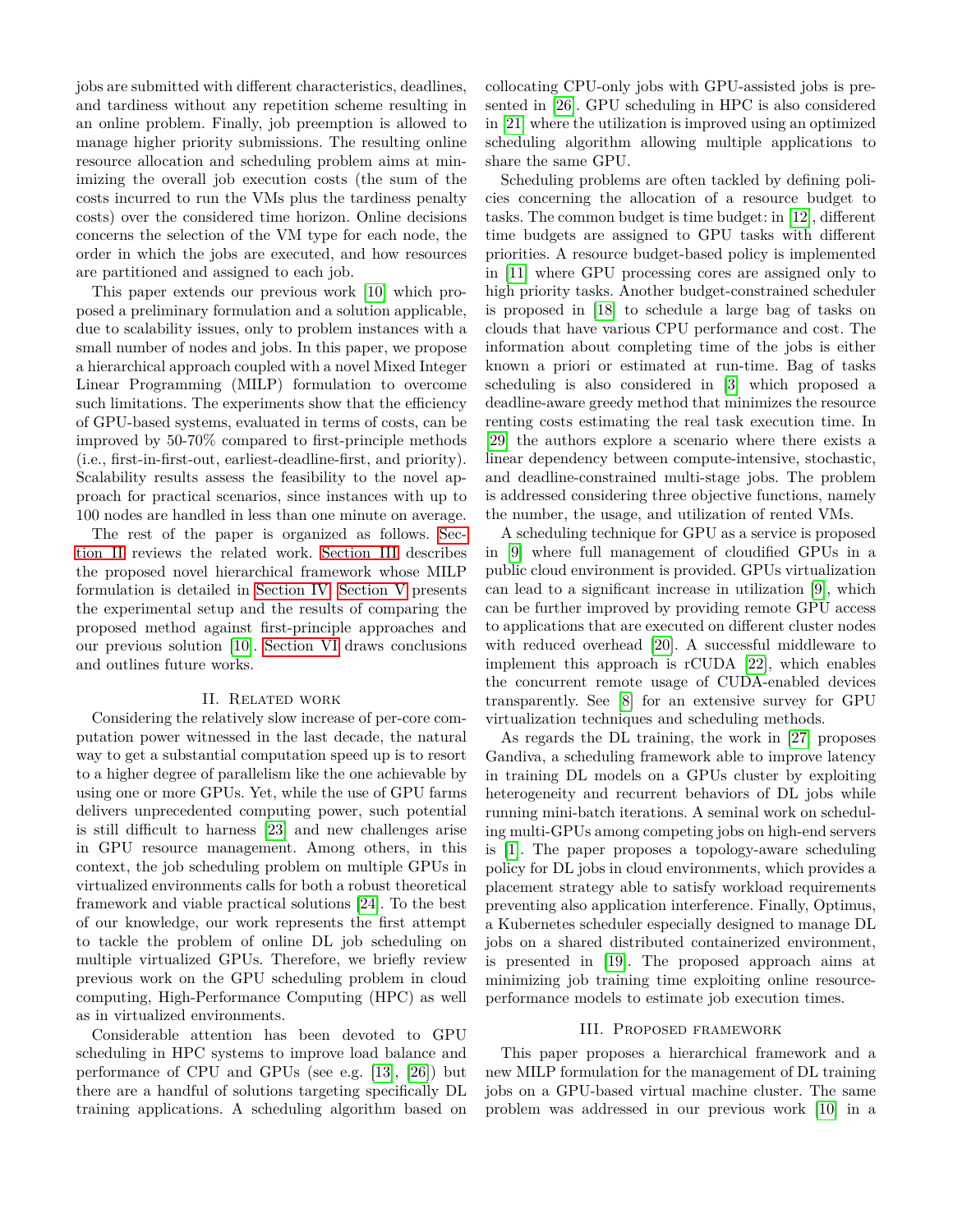centralized framework, which however presented scalability limitations that prevented its usage for instances with more than 40 nodes. The hierarchical approach proposed here aims to overcome these scalability issues, enabling the method to tackle real-world larger instances. The efficient GPU use, the right VM type selection and jobs scheduling are the main issues in this context. We consider a system where multiple jobs are submitted and run concurrently. Each job is associated with a due date and a penalty is incurred in case it is exceeded. Each job can be allocated on a single node, which in turn can execute different jobs at once. Several types of GPU-powered VMs are available and the number of nodes simultaneously in use in the cluster is bounded. Moreover, jobs can be preempted.

Incoming jobs (see [Figure 1\)](#page-3-0) are submitted to a central queue, that forwards them to local queues associated with cluster partitions according to a Round Robin (RR) policy. Each local queue is managed by a local controller, which can also boot up and power down VMs of its partition. Each VM can be configured according to different VM types, which feature, possibly, multiple GPUs. Each local controller *k* has three main goals: i) selecting, from the provider catalog, the most suitable VM type for each node, ii) determining which jobs must be executed and which must wait in the queue, iii) partitioning, at node level, the available GPUs among the running jobs.

Each local controller solves, therefore, a joint Capacity Allocation (CA) and Jobs Scheduling (JS) problem in an online setting. This problem is solved both periodically and every time a new job is submitted or one of the running jobs completes. Moreover, since training operations are long-running batch applications, when a job ends, or a new one enters the local queue, the running jobs: i) can continue their execution with the same or a different number of GPUs on the same VM, on another VM already running, or on a newly instantiated VM that replaces one among the previously running; ii) can be preempted and pushed back in the local queue to be resumed at one of the following decision points.

The reference system is shown in [Figure 1:](#page-3-0) we assume that up to  $N$  nodes can be started and can be individually configured with a VM type *v* from the provider's catalog V. Overall, *K* controllers manage one local queue and node partition with *N/K* VM instances possibly of different types. Each VM type  $v \in V$  has distinctive characteristics such as the number of GPUs  $G_v$ , and time unit cost  $c_v$ . At each decision point the system needs to run a collection of available jobs  $\mathcal{J}$ . Each job  $j \in \mathcal{J}$  is characterized by a submission time, a due date *d<sup>j</sup>* and a tardiness weight  $\omega_i$ . Jobs are never rejected and can be delayed. The job tardiness is denoted by  $\tau_i$ .

Job execution time, across different VM types and number of GPUs *g* assigned, can be reliably estimated (e.g., our previous work [\[6\]](#page-7-28) proposed machine learning models to predict the training time of DL applications with an average percentage error below 11%). In the following, *tjvg*

denotes the execution time of job *j* when it is running on a node of VM type *v* with *g* GPUs. Moreover, to take into account performance prediction variations, the problem is also solved periodically every *H* time unit.

[Figure 1](#page-3-0) shows a driving example featuring six DL training jobs  $(j_1-j_6)$ . The *N* nodes  $(n_1-n_N)$  can be configured with VMs of three types. Two types  $(v_1 \text{ and } v_2)$  have four GPUs while *v*<sup>3</sup> has eight GPUs. Each VM type has its own time unit cost (0*.*2*,* 0*.*3*,* 0*.*5) \$/h. Execution time estimates are reported in the blue box and are obtained by relying on machine learning models [\[6\]](#page-7-28), whose main inputs are the number of iterations to run and the job batch size. The local controller *k* schedules jobs  $j_2$  and  $j_5$  to run on the same node of VM type  $v_2$ , with 4 GPUs. Job  $j_5$  ends first; the problem is solved again by the local controller: job  $j_2$ can be preempted or can continue in the next time slot, either with the same configuration (same VM type but possibly changed number of GPUs) or with a different VM type, or can be pushed back to the queue to be resumed in a future time slot. The same happens when a new job joins the local queue.

Each local controller *k* solves a MILP to minimize the total operation costs of its node partition taking into account leasing and tardiness related costs. The new proposed model is described in detail in the next section.

## IV. Problem formulation

<span id="page-2-0"></span>The novel MILP formulation we propose in this paper extends our previous work [\[10\]](#page-7-9). A challenging aspect of the problem that was not satisfactorily delt with in [\[10\]](#page-7-9) is the evaluation of the deployment costs, trying to capture the online nature of the problem. In an online context, the MILP is solved every time a job is completed or a new job is submitted, but no information about the next submissions are available, so that the completion of already running jobs is the only predictable event determining a rescheduling. Therefore, here we bind the execution costs to those of the first-ending job on each node. Although this approach might seem short sighted, as it optimizes the resources allocated to the shortest job while the others receive a best-effort assignment, we shall see in Section [V](#page-5-0) that it turns out to be effective, since the joint CA and JS problem is repeatedly solved and resources are reallocated every time a job terminates. In particular, the novel MILP formulation we propose in this paper not only overcomes the scalability issues of the model in [\[10\]](#page-7-9) but also achieves a slight improvement in the total cost.

We consider four input sets: the set of candidate jobs J, the set of nodes  $\mathcal{N}$  ( $|\mathcal{N}| = N$ ), the set of VM types  $V$ , and the set of GPU partitions for each VM type  $v$ , denoted by  $\mathcal{G}_v$ . In particular, assuming homogeneous GPUs  $\forall v \in \mathcal{V}, \mathcal{G}_v = \{1, \ldots, G_v\}$ , where  $G_v$  is the total number of GPUs available on VM type *v*. Since a single VM type can be selected for each node, the set  $\mathcal N$  is often referred to, in the following, as set of assignable VMs. Jobs are partitioned across the local controllers according to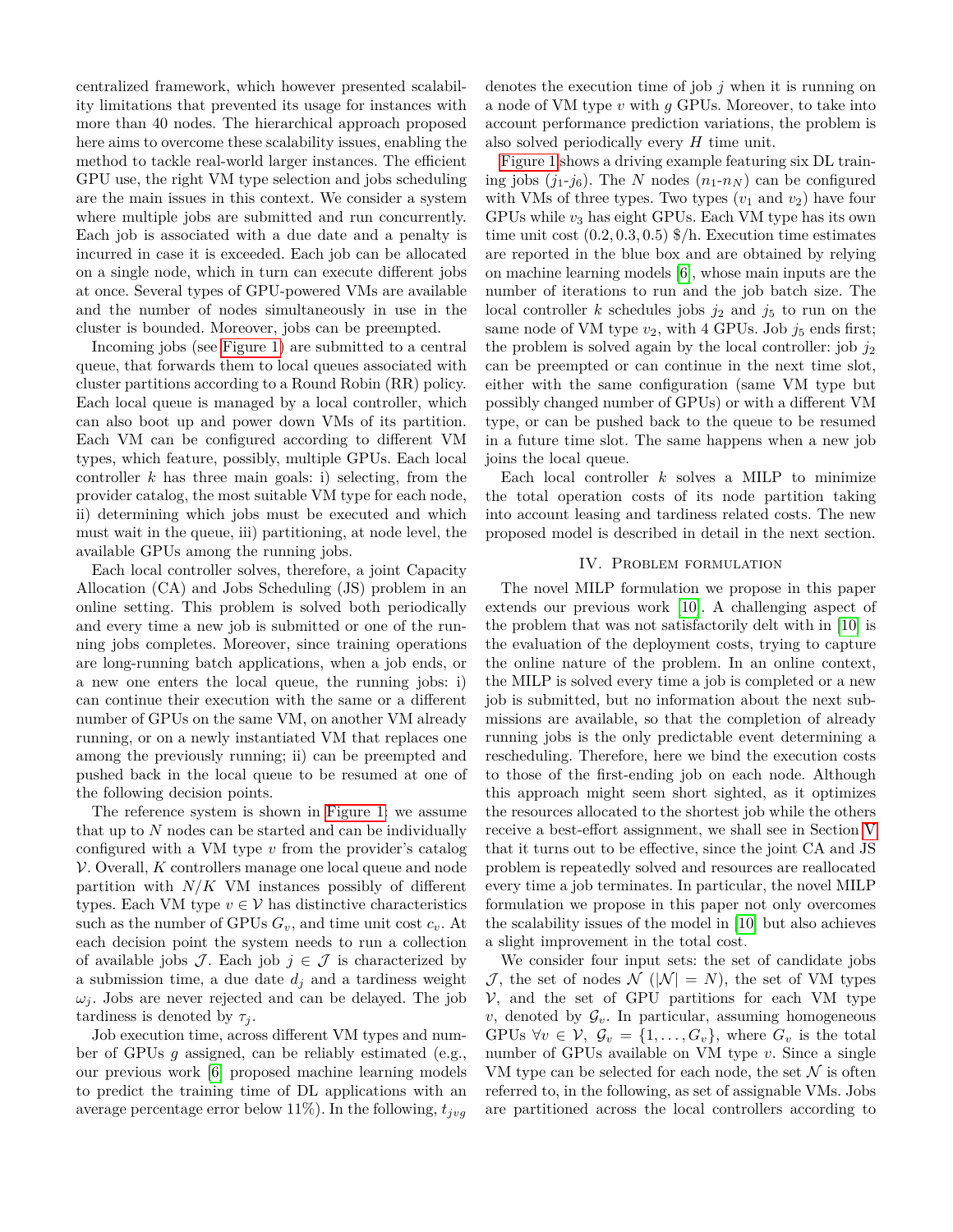<span id="page-3-0"></span>

Figure 1: Reference framework.

the RR policy. The index sets for job and node partitions assigned to the local controller  $k$  are denoted by  $\mathcal{J}_k$  and  $\mathcal{N}_k,$  respectively. The notation is summarized in [Table I.](#page-4-0)

For each job  $j \in \mathcal{J}$ ,  $M_j$  denotes its maximum execution time, i.e.,  $M_j = \max_{v,g} t_{jvg}$ , over every possible VM type *v* and GPU partition  $g \in \mathcal{G}_v$ , while  $M_j$  denotes its maximum execution cost, i.e.,  $M_j = \max_{v,g} t_{jvg} c_v$ . The constant parameter *H* represents the periodic scheduling time interval.

<span id="page-3-15"></span>The proposed MILP formulation for the local controller *k* is as follows:

<span id="page-3-14"></span>
$$
\min \sum_{j \in \mathcal{J}_k} \omega_j \left( \tau_j^k + \rho \widehat{\tau}_j^k \right) + \mu \sum_{\substack{n \in \mathcal{N}_k \\ v \in \mathcal{V}}} (G_v y_{nv}^k - \sum_{\substack{j \in \mathcal{J}_k \\ g \in \mathcal{G}_v}} g x_{jnvg}^k) + \sum_{\substack{j \in \mathcal{J}_k \\ n \in \mathcal{N}_k}} \alpha_{j n}^k \pi_{j n}^k
$$

subject to:

$$
\sum_{v \in \mathcal{V}} y_{nv}^k = w_n^k \quad \forall n \in \mathcal{N}_k
$$
 (P1b)

$$
x_{j n v g}^k \leq y_{n v}^k \quad \forall j \in \mathcal{J}_k \,\,\forall n \in \mathcal{N}_k \,\,\forall v \in \mathcal{V} \,\,\forall g \in \mathcal{G}_v
$$
 (P1c)

$$
x_{jnvg}^k \le z_{jn}^k \quad \forall j \in \mathcal{J}_k \,\,\forall n \in \mathcal{N}_k \,\,\forall v \in \mathcal{V} \,\,\forall g \in \mathcal{G}_v \tag{P1d}
$$

$$
\sum_{v \in V} \sum_{g \in \mathcal{G}_v} x_{j n v g}^k \le w_n^k \quad \forall j \in \mathcal{J}_k \ \forall n \in \mathcal{N}_k
$$
\n
$$
(P1e)
$$

<span id="page-3-5"></span><span id="page-3-4"></span>
$$
\sum_{n \in \mathcal{N}_k} \sum_{v \in \mathcal{V}} \sum_{g \in \mathcal{G}_v} x_{j n v g}^k = \sum_{n \in \mathcal{N}_k} z_{j n}^k \quad \forall j \in \mathcal{J}_k
$$
 (P1f)

<span id="page-3-7"></span><span id="page-3-6"></span>
$$
\sum_{j\in\mathcal{J}_k}\sum_{g\in\mathcal{G}_v}gx_{jnvg}^k\leq G_v\quad\forall n\in\mathcal{N}_k\;\forall v\in\mathcal{V}\tag{P1g}
$$

<span id="page-3-8"></span>
$$
\sum_{n \in \mathcal{N}_k} \sum_{v \in \mathcal{V}} \sum_{g \in \mathcal{G}_v} t_{jvg} x_{jnyg}^k \le d_j + \tau_j^k \quad \forall j \in \mathcal{J}_k
$$
 (P1h)

$$
(H + M_j)(1 - \sum_{n \in \mathcal{N}_k} z_{jn}^k) \le d_j + \widehat{\tau}_j^k \quad \forall j \in \mathcal{J}_k
$$
 (P1i)

<span id="page-3-9"></span>
$$
\sum_{v \in V} \sum_{g \in \mathcal{G}_v} t_{jvg} c_v x_{jnvg}^k \le \pi_{jn}^k \quad \forall j \in \mathcal{J}_k \ \forall n \in \mathcal{N}_k
$$
 (P1j)

<span id="page-3-10"></span>
$$
\sum_{j \in \mathcal{J}_k} \alpha_{jn}^k = w_n^k \quad \forall n \in \mathcal{N}_k
$$
\n
$$
(P1k)
$$

<span id="page-3-11"></span>
$$
\alpha_{jn}^k \le z_{jn}^k \quad \forall j \in \mathcal{J}_k \,\,\forall n \in \mathcal{N}_k \tag{P11}
$$

<span id="page-3-13"></span><span id="page-3-12"></span>
$$
\sum_{n \in \mathcal{N}_k} z_{jn}^k \le 1 \quad \forall j \in \mathcal{J}_k
$$
\n
$$
(P1m)
$$

<span id="page-3-3"></span><span id="page-3-2"></span><span id="page-3-1"></span>
$$
\sum_{n \in \mathcal{N}_k} w_n^k = \min\{|\mathcal{N}_k|, |\mathcal{J}_k|\}\tag{P1n}
$$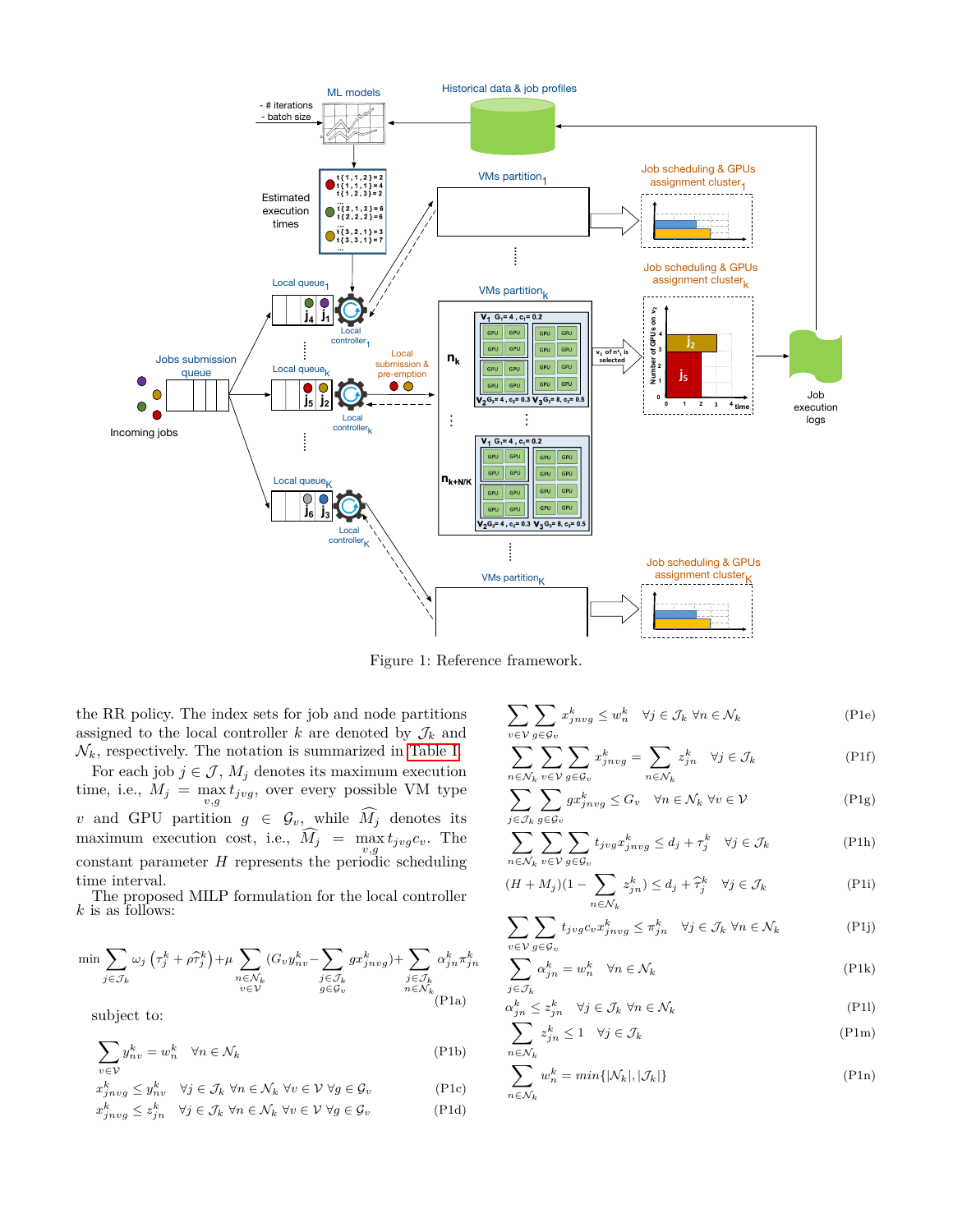Table I: Notation of the MILP model

<span id="page-4-0"></span>

| Problem parameters                                                        |                                                                                        |  |  |  |
|---------------------------------------------------------------------------|----------------------------------------------------------------------------------------|--|--|--|
| $c_v$                                                                     | time unit cost of a type $v$ VM                                                        |  |  |  |
| $d_j$                                                                     | due date of job $i$                                                                    |  |  |  |
| $\omega_j$                                                                | tardiness weight of job $j$                                                            |  |  |  |
| $M_j$                                                                     | maximum execution time of job $\hat{j}$                                                |  |  |  |
| $t_{jvg}$                                                                 | execution time of job j when running on type $v$ VM<br>with $q$ GPUs                   |  |  |  |
| $\widehat{M_j}$                                                           | maximum possible execution cost for job $\hat{j}$                                      |  |  |  |
| H                                                                         | scheduling time interval                                                               |  |  |  |
| $\mu$                                                                     | a penalty coefficient for unused GPUs                                                  |  |  |  |
| $\rho$                                                                    | a penalty coefficient for postponed job                                                |  |  |  |
| Local controller $k$ variables                                            |                                                                                        |  |  |  |
|                                                                           | 1 if node $n \in \mathcal{N}_k$ is allocated and 0 otherwise                           |  |  |  |
| $\frac{w_n^k}{y_{nv}^k}$<br>$z_{jn}^k$                                    | 1 if node $n \in \mathcal{N}_k$ is of type v and 0 otherwise                           |  |  |  |
|                                                                           | 1 if job $j \in \mathcal{J}_k$ is executed on node $n \in \mathcal{N}_k$ and 0         |  |  |  |
|                                                                           | otherwise                                                                              |  |  |  |
| $\boldsymbol{x}_{jnvg}^k$                                                 | 1 if job $j \in \mathcal{J}_k$ is executed on node $n \in \mathcal{N}_k$ of type v     |  |  |  |
|                                                                           | on $q$ GPUs, and 0 otherwise                                                           |  |  |  |
|                                                                           | tardiness of job $j \in \mathcal{J}_k$                                                 |  |  |  |
|                                                                           | worst-case tardiness of job $j \in \mathcal{J}_k$ if it is postponed                   |  |  |  |
|                                                                           | cost of node <i>n</i> to execute job $j \in \mathcal{J}_k$                             |  |  |  |
| $\tau^k_{\hat{\tau}} \tau^k_{\hat{j}_k} \ \pi^{k}_{jn} \ \alpha^{k}_{jn}$ | 1 if job $j \in \mathcal{J}_k$ is the first ending job on node $n \in \mathcal{N}_k$ , |  |  |  |
|                                                                           | and 0 otherwise                                                                        |  |  |  |

$$
y_{nv}^{k} \in \{0, 1\}, z_{jn}^{k} \in \{0, 1\}, \alpha_{jn}^{k} \in \{0, 1\} \quad \forall n \in \mathcal{N}_{k} \ \forall v \in \mathcal{V}
$$
\n
$$
(P10)
$$

$$
x_{j n v g}^k \in \{0, 1\} \quad \forall j \in \mathcal{J}_k \,\,\forall n \in \mathcal{N}_k \,\,\forall v \in \mathcal{V} \,\,\forall g \in \mathcal{G}_v \tag{P1p}
$$

$$
\tau_j^k \ge 0, \hat{\tau}_j^k \ge 0 \quad \forall j \in \mathcal{J}_k \tag{P1q}
$$

$$
\pi_{jn}^k \ge 0 \quad \forall j \in \mathcal{J}_k \,\,\forall n \in \mathcal{N}_k. \tag{P1r}
$$

Constraints [\(P1b\)](#page-3-1) enforce that, for each selected node  $n \in \mathcal{N}_k$ , exactly one VM type *v* is chosen. Constraints [\(P1c\)](#page-3-2) ensure that only deployments on the chosen node are feasible, while Constraints [\(P1d\)](#page-3-3) ensure that only jobs that will be executed will be deployed. Constraints [\(P1e\)](#page-3-4) bind the allocation of jobs to selected nodes. Moreover, Constraints [\(P1f\)](#page-3-5) enforce the association of exactly one deployment choice to every executed job. Constraints [\(P1g\)](#page-3-6) bind the number of allocated GPUs to the available capacity of the selected node: *g* is the number of GPUs selected by variable  $x_{jnyg}^k$  for each job, thus their sum must not exceed the number of available GPUs  $(G_v)$ of the selected VM. Constraints [\(P1h\)](#page-3-7) try to enforce every job due date and define the tardiness  $\tau_j$  in case of violation. Constraints [\(P1i\)](#page-3-8) define the worst-case tardiness  $\hat{\tau}_i$  for postponed jobs (characterized by  $\sum_{n \in \mathcal{N}_k} z_{jn}^k = 0$ ). The worst-case tardiness will be equal to zero for executed jobs (with  $\sum_{n \in \mathcal{N}_k} z_{jn}^k = 1$ ) and will be equal to  $(H + M_j - d_j)$ otherwise. Constraints [\(P1j\)](#page-3-9) compute the VM cost for executing each job. Constraints [\(P1k\)](#page-3-10) enforce that, for each node  $n \in \mathcal{N}_k$ , only one job on VM  $n$  will have  $\alpha_{jn}^k = 1$ , while the others will have  $\alpha_{jn}^k = 0$ . As discussed later, because of the objective function,  $\alpha_{jn}^k = 1$  if and only if job  $j$  is the first to finish on node  $n$ . In this way, constraints (P11) link the  $\alpha_{jn}^k$  and  $z_{jn}^k$  variables and for each node the cost of execution will be limited to consider the the first ended job on the node. Constraints [\(P1m\)](#page-3-12) ensure that each job is allocated to at most one node.

Constraints [\(P1n\)](#page-3-13) ensure that the number of selected nodes is equal to the minimum between the number of available nodes and of available jobs. This enforces the execution of jobs as soon as resources are available. If there are idle resources, not running the jobs in the current time slot and postponing them to the next one cannot reduce their execution cost. Instead, since jobs can be preempted, postponing their execution will only make their due dates stricter, possibly requiring additional resources and imposing higher costs. Constraints [\(P1o\)](#page-4-1)- [\(P1r\)](#page-4-2) define the decision variables domain.

Concerning the objective function [\(P1a\)](#page-3-14), in the first term,  $\sum_{j \in \mathcal{J}_k} \omega_j \tau_j^k$  corresponds to the weighted tardiness of all running jobs, while  $\sum_{j \in \mathcal{J}_k} \rho \omega_j \hat{\tau}_j$  to the worst-case<br>woishted tardingss of the jobs that are postponed. The weighted tardiness of the jobs that are postponed. The *ρ >* 1 term increments the penalty of the postponed jobs forcing the system to not put off jobs that would violate their due date.

<span id="page-4-2"></span><span id="page-4-1"></span>The second term of the objective function corresponds to the difference between the number of used GPUs and the number of available GPUs from each selected VM type. Since the objective function is minimized, all available resources tend to be used (in this way multi-GPU VMs do not have idle resources,  $\mu$  is a positive constant acting as a Lagrange multiplier). The third term of the objective function  $\sum_{j\in\mathcal{J}_k}\sum_{n\in\mathcal{N}_k}\alpha_{jn}^k\pi_{jn}^k$  corresponds to the total execution costs. For each node  $n \in \mathcal{N}_k$ , the execution cost is given by the time unit cost of its chosen VM type multiplied by the execution time of the first job that will complete on it. Due to the objective function minimization, only the first job to complete on each node will have  $\alpha_{jn}^k = 1$  while the other jobs will be characterized by  $\alpha_{jn}^k = 0$  as the fastest job has the smallest  $\pi_{jn}^k$ . Finally, note that we are neglecting re-configuration costs of running nodes since this would require a few minutes while DL training jobs run for several hours (or days).

The formulation [\(P1\)](#page-3-15) is clearly non-linear because of the bilinear terms  $\alpha_{jn}^k \pi_{jn}^k$  in the objective function. Since current non-linear optimization solvers that support integer variables are much less effective than MILP solvers, the model [\(P1\)](#page-3-15) is linearized at the end of this section. The linearized version is denoted in the following as [\(P2\)](#page-5-1).

As pointed out at the beginning of this section, [\(P1\)](#page-3-15) focuses on identifying the best resources for the first job to complete on each node while the remaining jobs receive a best effort assignment. Since this approach might seem short sighted, we investigated also other variants. We developed a second MILP model which focuses on earliness rather than on tardiness and tries to allocate the right amount of resources to jobs so that they end as close as possible to their due dates. This second formulation includes some approximations since the execution of a full set of jobs is considered in the objective function conservatively, while the re-optimization performed after the first job ends on any node will possibly provide a different GPU assignment. We obtained a third MILP model through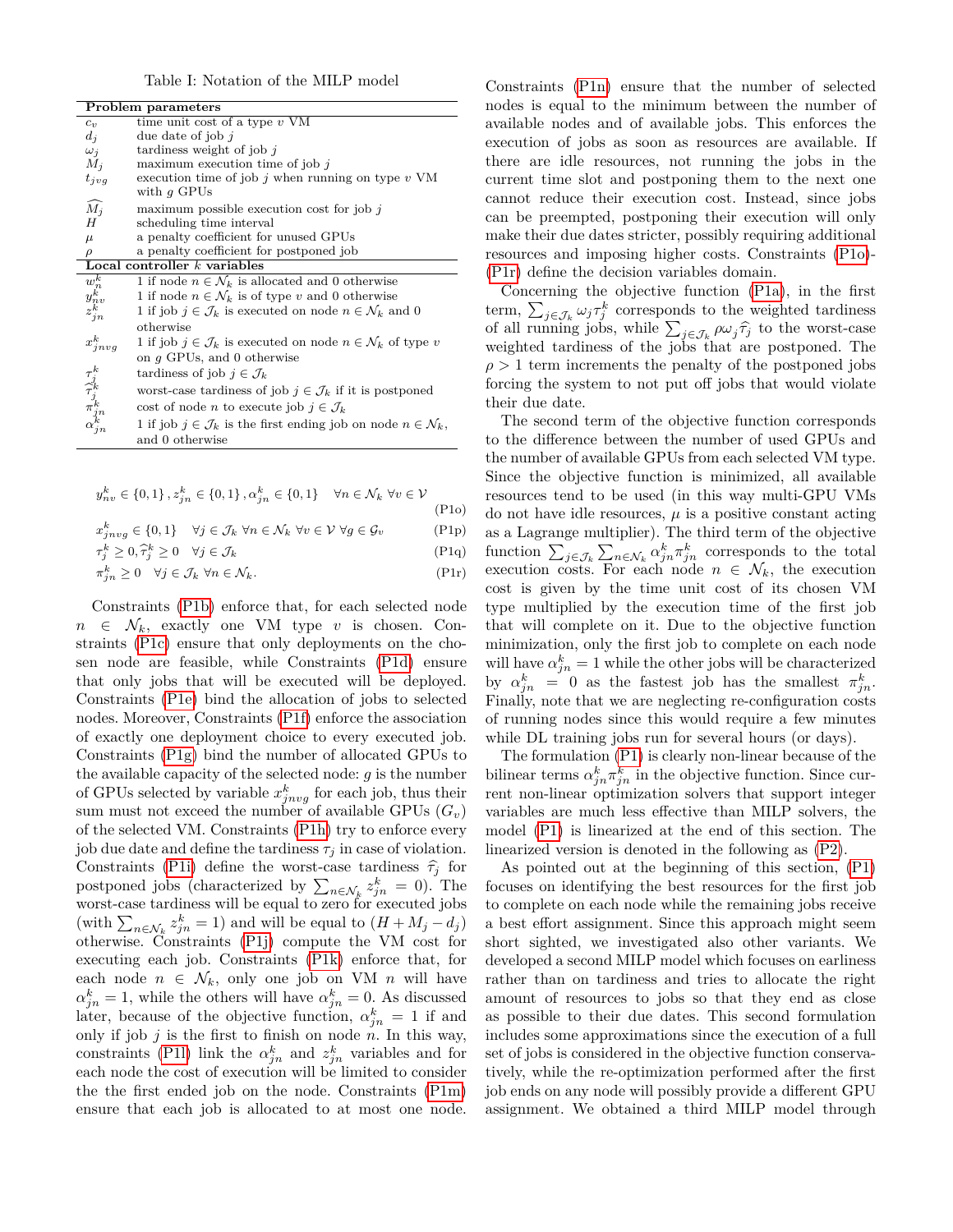a convex combination between the objective function of the second model and the one of [\(P2\)](#page-5-1), trying to identify the right balance between a selfish assignment to jobs ending first and the cost upper bound provided by the second model earliness formulation. However, experiments demonstrated that in general such variants provide worse results than those obtained with [\(P2\)](#page-5-1).

Finally, it is worth noticing that our previous MILP formulation in [\[10\]](#page-7-9) was based on an approximated evaluation of [\(P1\)](#page-3-15) costs, assuming that the time unit costs of VMs with the same type of GPUs are linear in the GPUs number. Indeed, the costs of the allocated GPUs are computed without considering that the GPUs come in lots. This is in line with the current cloud providers pricing models since the economy of scale does not provide any real benefit. Such an approximation was adopted to reduce the number of variables and constraints as well as to keep the model linear. Here, however, the scalability issues are fully overcame by the adoption of a hierarchical framework; moreover, since each local controller solves an instance with limited size, the high number of variables and constraints in the MILP formulation is less challenging than in [\[10\]](#page-7-9). In Section [V,](#page-5-0) we will show that the hierarchical approach combined with the new MILP formulation enables us to improve our previous work [\[10\]](#page-7-9) by not only reducing the computing time significantly but also decreasing the total costs by 3% on average..

As mentioned above, the optimization problem [\(P1\)](#page-3-15) is non-linear because of the bi-linear terms  $\alpha_{jn}^k \pi_{jn}^k$  in the objective function. To have a linear formulation, we replace them with new variables  $\xi_n^k$  that account for the minimum deployment cost across all jobs using six new constraints. Moreover, for each job, we introduce an auxiliary nonnegative variable  $\gamma_{jn}^k$  that corresponds to the deployment cost to execute job *j* completely.

<span id="page-5-1"></span>The linearized formulation [\(P2\)](#page-5-1) is as follows:

$$
\min \sum_{j \in \mathcal{J}_k} \omega_j \left( \tau_j^k + \rho \hat{\tau}_j^k \right) + \mu \sum_{\substack{n \in \mathcal{N}_k \\ v \in \mathcal{V}}} (G_v y_{nv}^k - \sum_{\substack{j \in \mathcal{J}_k \\ g \in \mathcal{G}_v}} g x_{jnvg}^k) + \sum_{n \in \mathcal{N}_k} \xi_n^k,
$$
\n(P2a)

subject to:

| $\forall n \in \mathcal{N}_k$                                | (P2b) |
|--------------------------------------------------------------|-------|
|                                                              |       |
| $\forall j \in \mathcal{J}_k \ \forall n \in \mathcal{N}_k$  | (P2c) |
| $\forall j \in \mathcal{J}_k \ \forall n \in \mathcal{N}_k$  | (P2d) |
| $\forall j \in \mathcal{J}_k \ \forall n \in \mathcal{N}_k$  | (P2e) |
| $\forall n \in \mathcal{N}_k$                                | (P2f) |
| $\forall i \in \mathcal{J}_k \ \forall n \in \mathcal{N}_k.$ | (P2g) |
|                                                              |       |

Given the constraints  $(P2b)$ - $(P2g)$ , it is easy to verify that if  $\alpha_{jn}^k = 1$ , then  $\xi_n^k$  equals the deployment cost of the first jobs  $j \in \mathcal{J}_k$  that will end under the selected GPUs assignment. Indeed:

- If  $\alpha_{jn}^k = 1$ , then the corresponding constraint [\(P2c\)](#page-5-4) is more restrictive than the constraints [\(P2d\)](#page-5-5)  $\gamma_{jn}^k \leq \widehat{M}_j$ since  $\pi_{jn}^k \leq \widehat{M}_j$ . Moreover, from the corresponding<br>constraint [\(P2e\)](#page-5-6)  $\gamma_{jn}^k \geq \pi_{jn}^k$ , we get  $\gamma_{jn}^k = \pi_{jn}^k$ . Finally, since we have a minimization problem also constraints [\(P2b\)](#page-5-2) hold as equalities and  $\gamma_{jn}^k$  is equal to the cost due to execute job  $j \in \mathcal{J}_k$  completely under the selected GPUs assignment.
- If  $\alpha_{jn}^k = 0$ , then constraint [\(P2d\)](#page-5-5) entails  $\gamma_{jn}^k \leq 0$ . By constraint [\(P2g\)](#page-5-3) we get  $\gamma_{jn}^k = 0$ . Moreover, constraint [\(P2e\)](#page-5-6) becomes  $\gamma_{jn}^k \geq \pi_{jn}^k - M_j$ , which is a non-positive number and hence is always satisfied.

Since we have a minimization problem also constraints [\(P2b\)](#page-5-2) hold as equalities and  $\xi_n^k$  is equal to the only  $\gamma_{jn}^k$ corresponding to  $\alpha_{jn}^k = 1$ , i.e., it equals the cost to execute completely the first job  $j \in \mathcal{J}_k$  that will end under the selected GPUs assignment on node  $n \in \mathcal{N}_k$ .

### V. Experimental results

<span id="page-5-0"></span>We have evaluated the proposed approach in a large set of randomly generated scenarios as described in [Sec](#page-5-7)[tion V-A.](#page-5-7) Two aspects are assessed in [Section V-B:](#page-6-0) the quality of results, and the efficiency. For what concerns the quality of results, the approach proposed in this paper is compared against first-principle methods and our previous work [\[10\]](#page-7-9). On the other side, for what concerns the efficiency aspects, a scalability analysis is presented. The proposed approach has also been evaluated in a prototype system deployed on Microsoft Azure, achieving a deviation between the expected and real costs (including VMs and tardiness costs) below 7%. Details can be found in [\[10\]](#page-7-9).

## <span id="page-5-7"></span>*A. Experimental setup*

As representatives of long-running DL training jobs, we selected the training of some neural networks (i.e., Alexnet, Resnet, VGG, and DeepSpeech) implemented with different deep learning frameworks (i.e., PyTorch and Tensorflow) with a significant heterogeneity in terms of resource usage. Indeed, while VGG performance is heavily related to available computational power, Alexnet and DeepSpeech performance are mainly determined by disk-access efficiency and by the GPU memory size and speed. Finally, Resnet is characterized by a balanced type of workload. For each pair network-framework, several application instances have been created varying the epochs number and the batch size.

<span id="page-5-6"></span><span id="page-5-5"></span><span id="page-5-4"></span><span id="page-5-3"></span><span id="page-5-2"></span>The considered VM catalog (reported in [Table II\)](#page-6-1) is composed of 9 different types. Six of them (NC6, NC12, NC24, NV6, NV12, NV24) are based on Nvidia K80 and M60 and are available on Microsoft Azure. The others are based on in-house servers (Quadro P600 and GTX 1080Ti) and they have been added to increase the complexity of the problems by enlarging the set of possible candidates.

To verify the effectiveness and generality of the proposed approach, several random problem instances are generated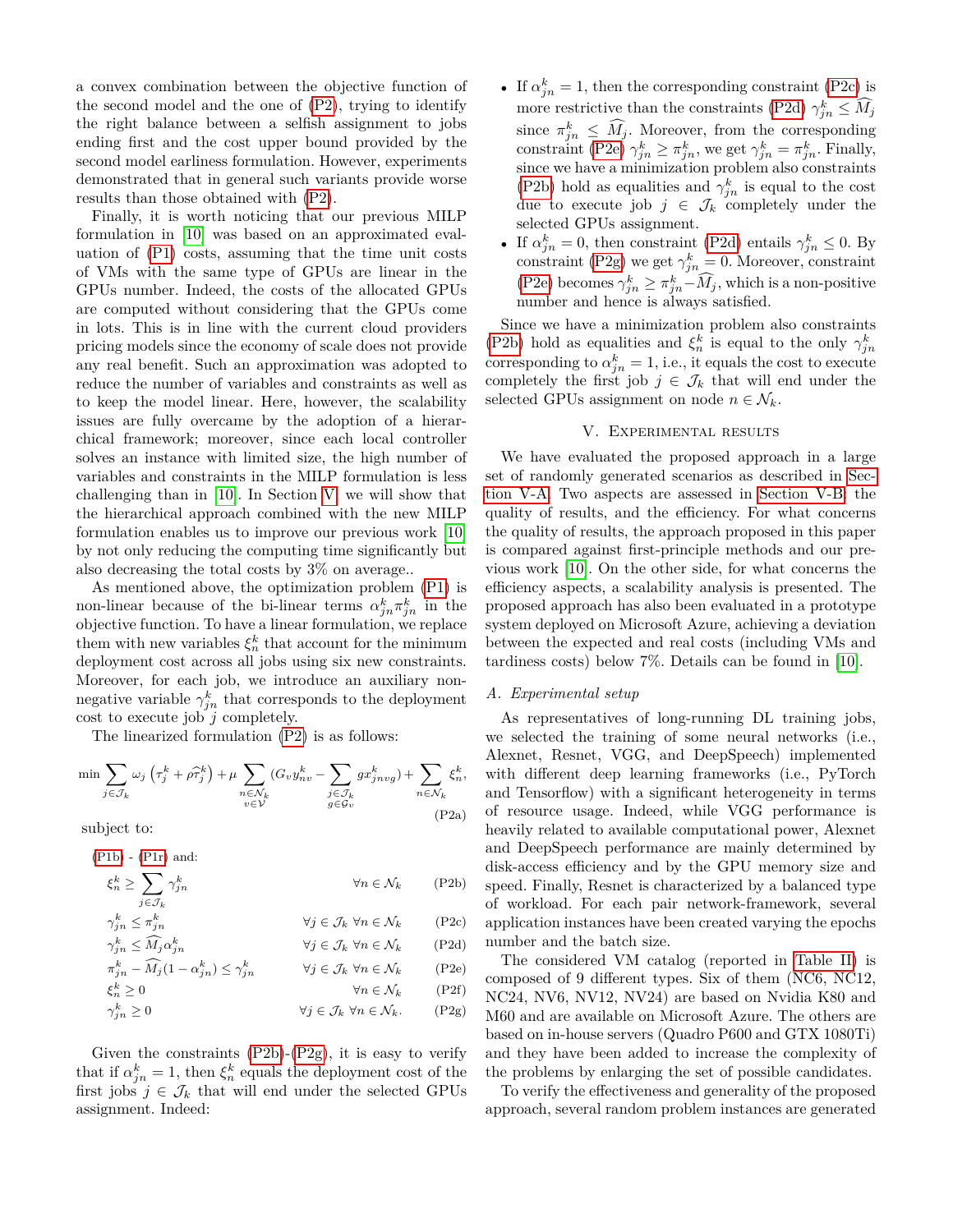<span id="page-6-1"></span>Table II: Characteristics of the Target Nodes

|                     |                 |                | Cost                                       |
|---------------------|-----------------|----------------|--------------------------------------------|
| VM type             | <b>GPU</b> type | $#$ GPU        | $\left[\frac{\scriptstyle 8}/\!\ln\right]$ |
| NC6                 | K80             |                | 0.56                                       |
| NC12                | K80             | $\overline{2}$ | 1.13                                       |
| NC24                | K80             | 4              | 2.25                                       |
| NV <sub>6</sub>     | M60             |                | 0.62                                       |
| <b>NV12</b>         | M60             | $\overline{2}$ | 1.24                                       |
| N <sub>V</sub> 24   | M60             | 4              | 2.48                                       |
| Custom <sub>1</sub> | Quadro P600     | 2              | 0.11                                       |
| Custom2             | GTX 1080Ti      | 8              | 1.13                                       |
| Custom <sub>3</sub> | Quadro P600     | 8              | 0.44                                       |

using the parameters described in the following. We varied the number *N* of available nodes in the cluster from 5 to 100. The number of submitted jobs in each instance is set to  $J = 10N$ . The number of controllers  $K$  has been set to  $N/5$ , i.e., each local controller has to manage 5 VMs. As in other literature proposals, the jobs interarrival times have been generated according to a Poisson distribution [\[1\]](#page-7-26) whose mean is equal to 45*,* 000*s*. This value is smaller than the execution time of shortest jobs, so that multiple jobs are loaded in the system at each time slot. For each value of the cluster size, three problem instances are built by changing the seed of the random distribution. The remaining parameters are set as follows. The periodic scheduling time interval *H* is set to one hour. The due date  $d_i$  for each job is randomly generated according to a uniform distribution in the range  $[\min(t_{j \vee q}), 2 \cdot \max(t_{j \vee q})]$ . The tardiness weights  $\omega_i$  are randomly generated in the interval [0*.*36*,* 1*.*08] \$/hour with a uniform distribution. In this way, for any tardy job, the average time unit delay is almost ten times larger than the time unit execution cost. The postponed job penalty  $\rho$  is set to 100 while the  $\mu$  parameter is set equal to 1 (given the objective function adopted in the problem formulation, any positive value forces the use of all available GPUs).

The results of the proposed approach have been compared against those obtained with first principle methods such as First-in-First-out (FIFO), Earliest Deadline First (EDF), Priority Scheduling (PS), and the centralized approach described in [\[10\]](#page-7-9). All the methods in comparison have been implemented in Python and rely on Gurobi Optimizer 8.0. The relative mixed integer programming gap (the difference between the current upper and lower bounds of the MILP solver) has been set to 5%. All the results have been collected by running the implementation on a VM running on top of a server based on Intel Xeon E5-2640 exploiting 32 cores and 32 GB of memory. The collection of all the results for all methods and all instances required more than 60 days.

## <span id="page-6-0"></span>*B. Comparative analysis*

[Figure 2](#page-6-2) compares the average computation time required to solve the single instances in the centralized approach (which solves the MILP model presented in [\[10\]](#page-7-9)) and the one proposed in this paper. The main difference

<span id="page-6-2"></span>

Figure 2: Average computation time and number of variables of the centralized and the hierarchical MILP models



Figure 3: Fraction of the proposed approach and centralized MILP model cost w.r.t the best heuristic

is attributable to the different number of variables in the two MILP models, which are also reported in Figure [2.](#page-6-2)

In the centralized model, instances with 40 nodes lead to MILP models with more than 300,000 variables, leading Gurobi to memory failures. However, in the hierarchical framework, each local controller tackles an instance whose size is fixed, thus considering a MILP model involving 5,000 variables on average, with a required computation time of approximately 40*s*. Small variations of the *k* subproblem computation time are due to the varying number of jobs in the local controller queues, but this did not introduce any significant increment in the computation time, making the approach scalable for very large problem instances including hundreds of jobs to be scheduled.

It is worth noticing that the new MILP formulation presented in this paper includes a larger number of variables and constraints than the one presented in [\[10\]](#page-7-9), so that it can be exploited only in a hierarchical framework, where the dimension of the instances is fixed, while it would be infeasible in a centralized framework.

The results of the analyzed approaches are compared in [Figure 3.](#page-6-2) The results of different experiments with the same number of nodes have been averaged and normalized with respect to the best heuristic. Despite the distributed